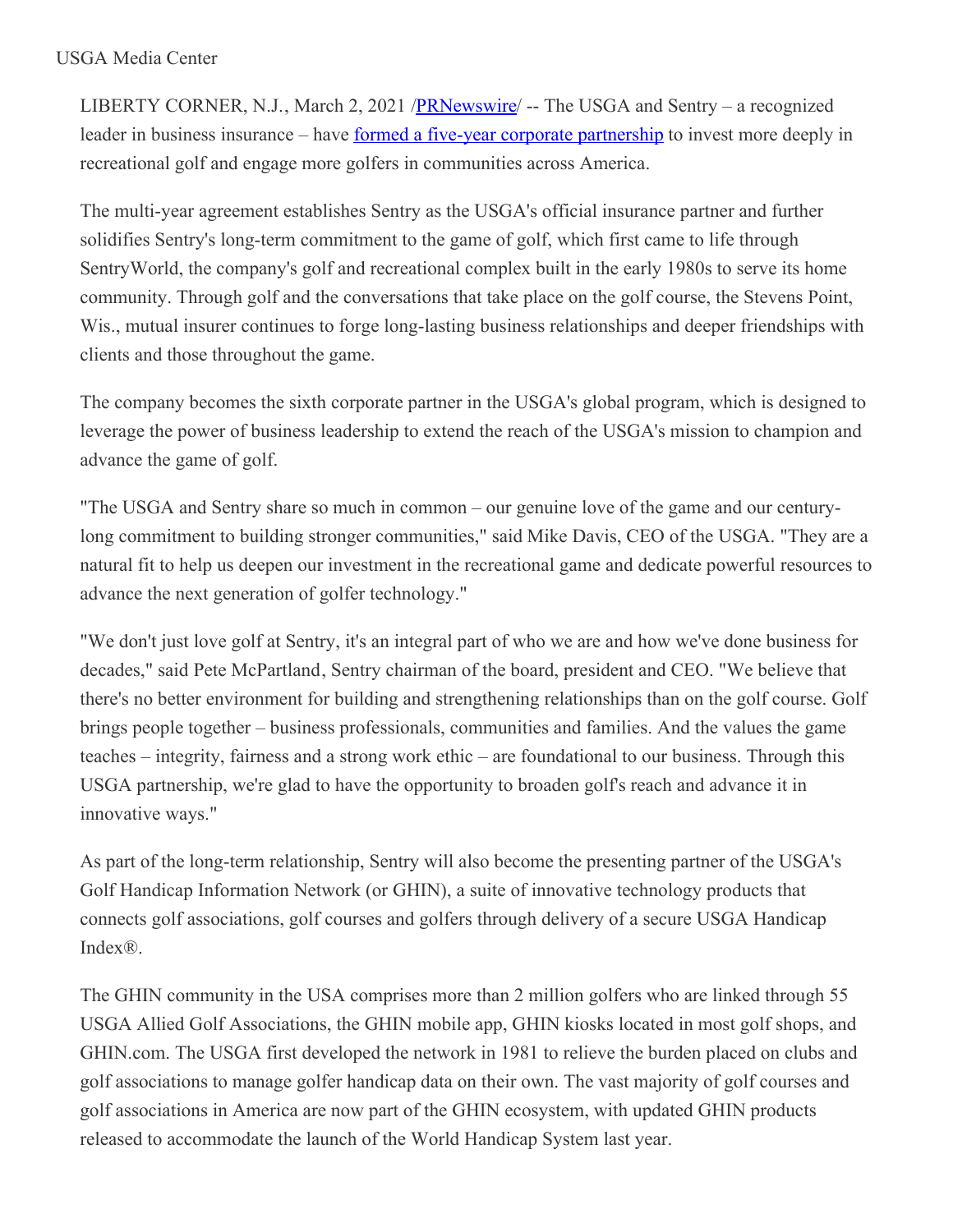The immediate investment in technology will accelerate the delivery of new services and fuel a pipeline of new features that will directly benefit golfers. Clubs and golf associations across America will continue to benefit from robust player data, allowing them to encourage new playing opportunities at the local and regional levels.

"Partners like Sentry are helping us to empower the broader golf community with the innovation that it needs to bring more people to the game and to keep them engaged," said Davis. "Advancing these tools plays a vital role in how the business of golf operates at local courses across America."

As part of the partnership, Sentry will participate in the USGA's corporate hospitality program while also co-creating a custom content series, community outreach program, and broadcast integrations.

The announcement comes in the immediate aftermath of the USGA's Annual Meeting, the association's yearly gathering of its Member Clubs and stakeholders throughout the golf industry, conducted to share and jointly celebrate the organization's work to support a healthier future for the game.

## **About the USGA**

The USGA is a nonprofit organization that celebrates, serves and advances the game of golf. Founded in 1894, we conduct many of golf's premier professional and amateur championships, including the U.S. Open and U.S. Women's Open. With The R&A, we govern the sport via a global set of playing, equipment, handicapping and amateur status rules. The USGA campus in Liberty Corner, New Jersey, is home to the Association's Research and Test Center, where science and innovation are fueling a healthy and sustainable game for the future. The campus is also home to the USGA Golf Museum, where we honor the game by curating the world's most comprehensive archive of golf artifacts. To learn more, visit <u>[usga.org.](https://c212.net/c/link/?t=0&l=en&o=3082424-1&h=2936338846&u=https%3A%2F%2Fnam05.safelinks.protection.outlook.com%2F%3Furl%3Dhttp%253A%252F%252Fwww.usga.org%252F%26data%3D02%257C01%257CRDriscoll%2540USGA.org%257Cb2238a0207fe4e225f6208d792c1ce2a%257C17abf7083a064391bdbd06808d1b9f81%257C0%257C0%257C637139233401815562%26sdata%3DbjNUv%252B0CVFwI4VUAvBMooctUq7ulMbwGpCH7OM8NugU%253D%26reserved%3D0&a=usga.org.)</u>

## **About Sentry**

Sentry Insurance is one of the largest and most financially secure mutual insurance companies in the United States, holding a Financial Strength Rating of A+ (superior) from A.M. Best, current as of June 2020. See [ambest.com/ratings/guide.pdf](https://c212.net/c/link/?t=0&l=en&o=3082424-1&h=363459096&u=http%3A%2F%2Fwww.ambest.com%2Fratings%2Fguide.pdf&a=ambest.com%2Fratings%2Fguide.pdf) for rating information. Sentry and its subsidiaries sell property and casualty insurance, life insurance, annuities and retirement programs for business and individuals throughout the country. Headquartered in Stevens Point, Wisconsin, Sentry employs more than 4,300 associates in 41 states. See a complete list of underwriting companies at [sentry.com](https://c212.net/c/link/?t=0&l=en&o=3082424-1&h=1112371516&u=https%3A%2F%2Fwww.sentry.com%2F&a=sentry.com)

## **Contact:**

Janeen Driscoll [jdriscoll@usga.org](mailto:jdriscoll@usga.org)

SOURCE USGA